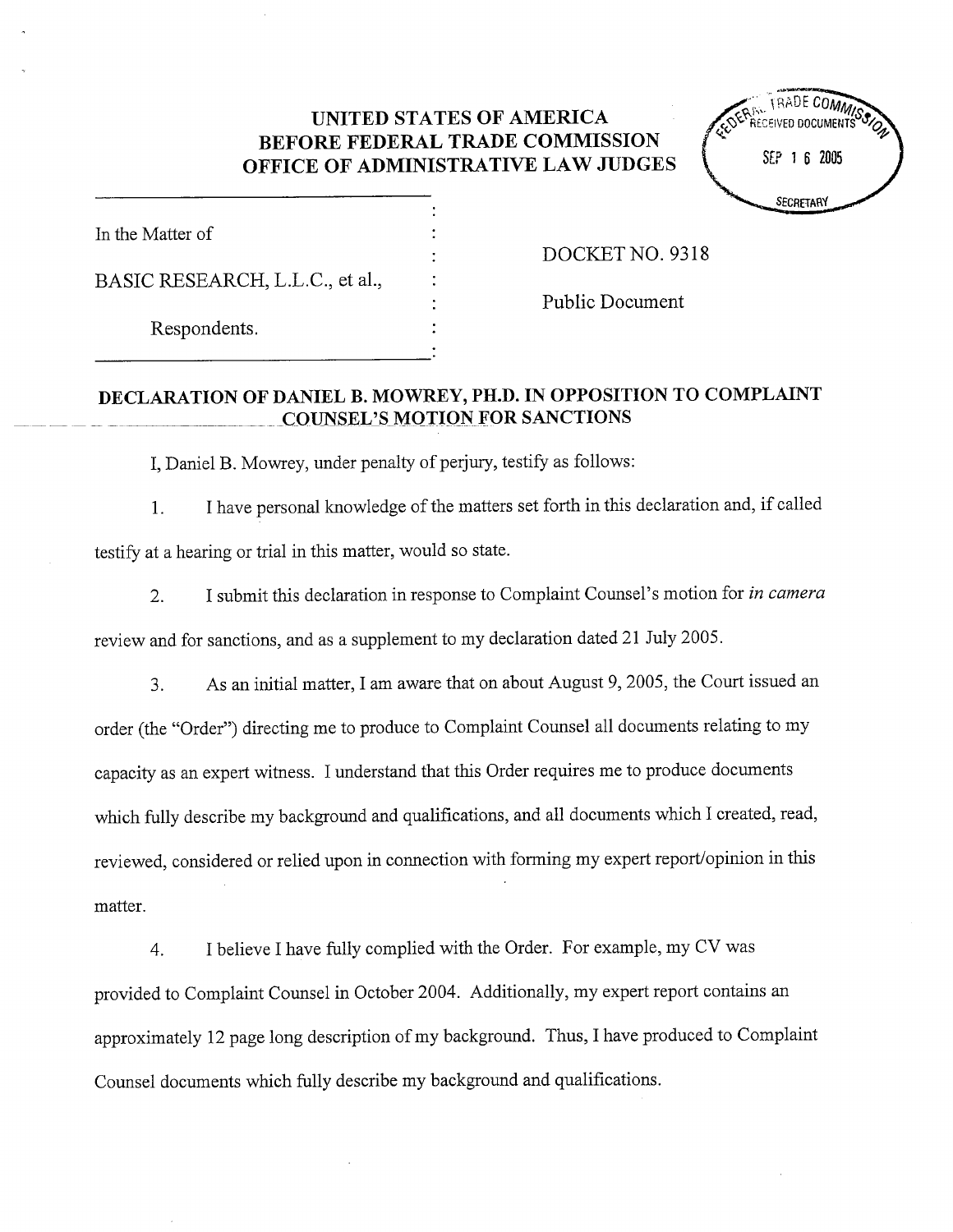Contemporaneous with the production of my expert report to Complaint Counsel 5. I also produced to Complaint Counsel more than seven hundred (700) pages of documents which I read, reviewed, considered and relied upon in forming my expert report/opinion. Thus, any assertion by Complaint Counsel that I have only produced only a few expert related documents is absolutely false.

In addition to the more than 700 pages of documents produced to Complaint 6. Counsel in December 2004, and as the Court is aware, in January 2005 I produced to Complaint Counsel approximately 185 pages of documents which were various "drafts" of my expert report.

Furhermore, after the Court entered its Order, through my counsel I produced to 7. Complaint Counsel another 37 pages of documents which relate to my capacity as an expert witnesses. Those documents include all of the written/electronic communcations I had with my counsel, the other Respondents, and the other Respondents' counsel relating to my capacity as an expert witness and my expert report.

Taken together, I have produced to Complaint Counsel almost one thousand pages 8. of expert related documents. Furthermore, as of 22 August 2005, and to the best of my information, knowledge and belief, I have produced to Complaint Counsel all documents which I created, read, reviewed, considered and/or relied upon in my capacity as an expert witness including all documents which I created, read, reviewed, considered and/or relied upon in forming my expert report/opinion.

On August 22, 2005, I produced a 7 page document which was an early draft of 9. my expert report addressing the PediaLean product at issue in this case. Complaint Counsel point to this fact as evidence that I have deliberately failed to produce documents. That simply is

 $\overline{2}$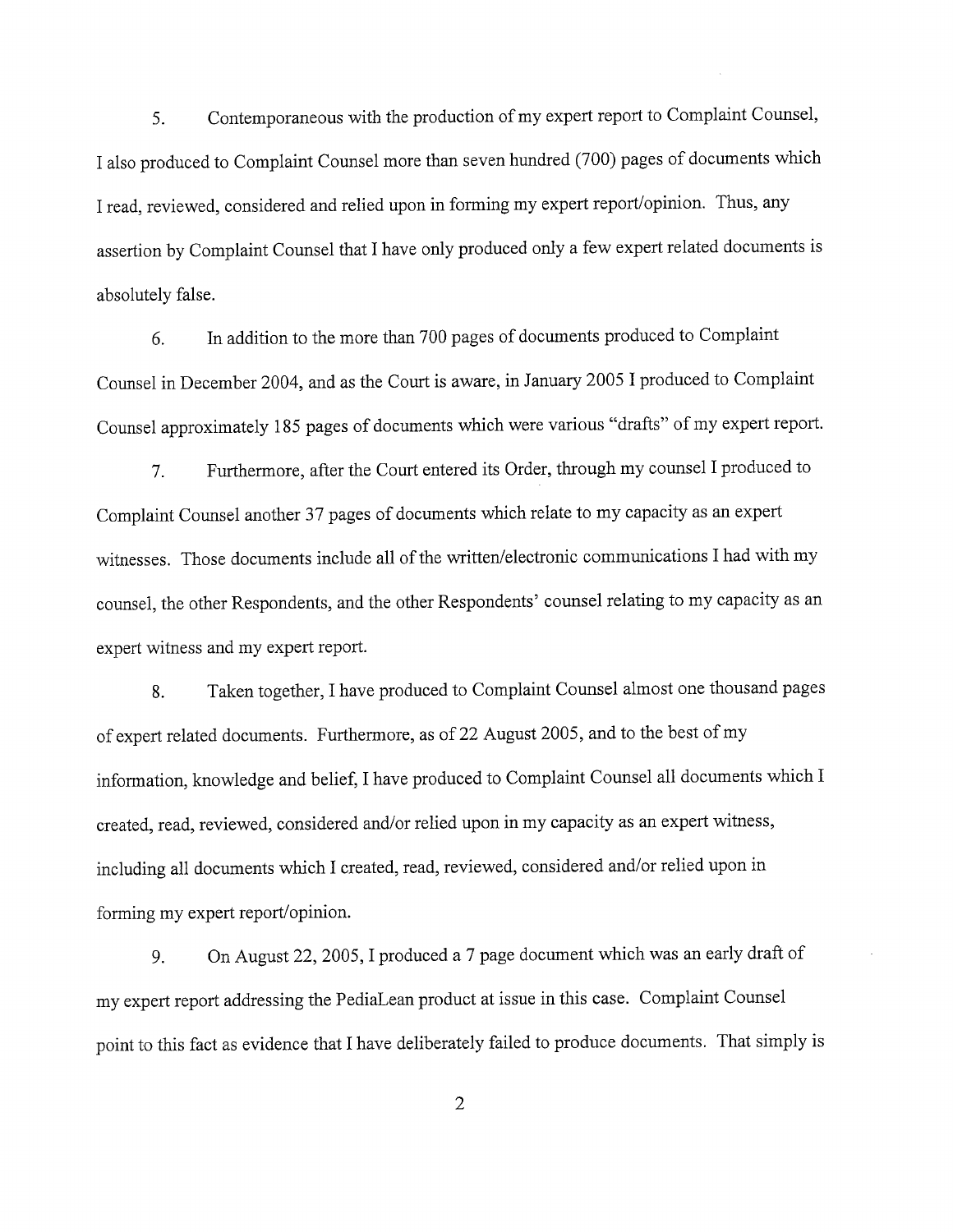not true. Prior to January 10 2005, my counsel asked me print out and provide to him copies of all "drafts" of my expert report so that he could produce them to Complaint Counsel. (In reality, there were not really separate "drafts," inasmuch as I always worked on the same documents(s), and did not save different "drafts" of the report. However, on a number of occasions I emailed, via em ail attachments, partial versions of my report to my counsel. It is these email attachments that are referred to as the "drafts" of my report). Pursuant to my counsel's request, I proceed to print out the various email attachment "drafts" of my report, and I then provided them to my counsel. In printing out these em ail attachments, I attempted to make sure that I printed out and provided to my counsel all of the email attachment drafts. However, I learned, for the first time in the latter part of August 2005, that I apparently failed to print out and deliver to my counsel one of the email attachment drafts. That omission was completely inadvertent, and was not part of any attempt to hide documents from Complaint Counsel. It was an innocent mistake on my part. I thought I had printed out and provided to my counsel all of the email attachment drafts. apparently had not, for which I apologize. In any event, once my counsel and I learned of the mistake, my attorney immediately notified Complaint Counsel, and immediately produced to Complaint Counsel the inadvertently omitted email attachment draft.

10. I am informed that Complaint Counsel are asking the Court to compel me to produce approximately 40 pages of documents that are listed on the privilege log which I previously provided in this matter. With respect to the documents which Complaint Counsel have identified in their motion, I did not read, review, consider or rely upon any of them in my capacity as an expert witness in this case, and did not read, review, consider or rely upon any of

 $\overline{3}$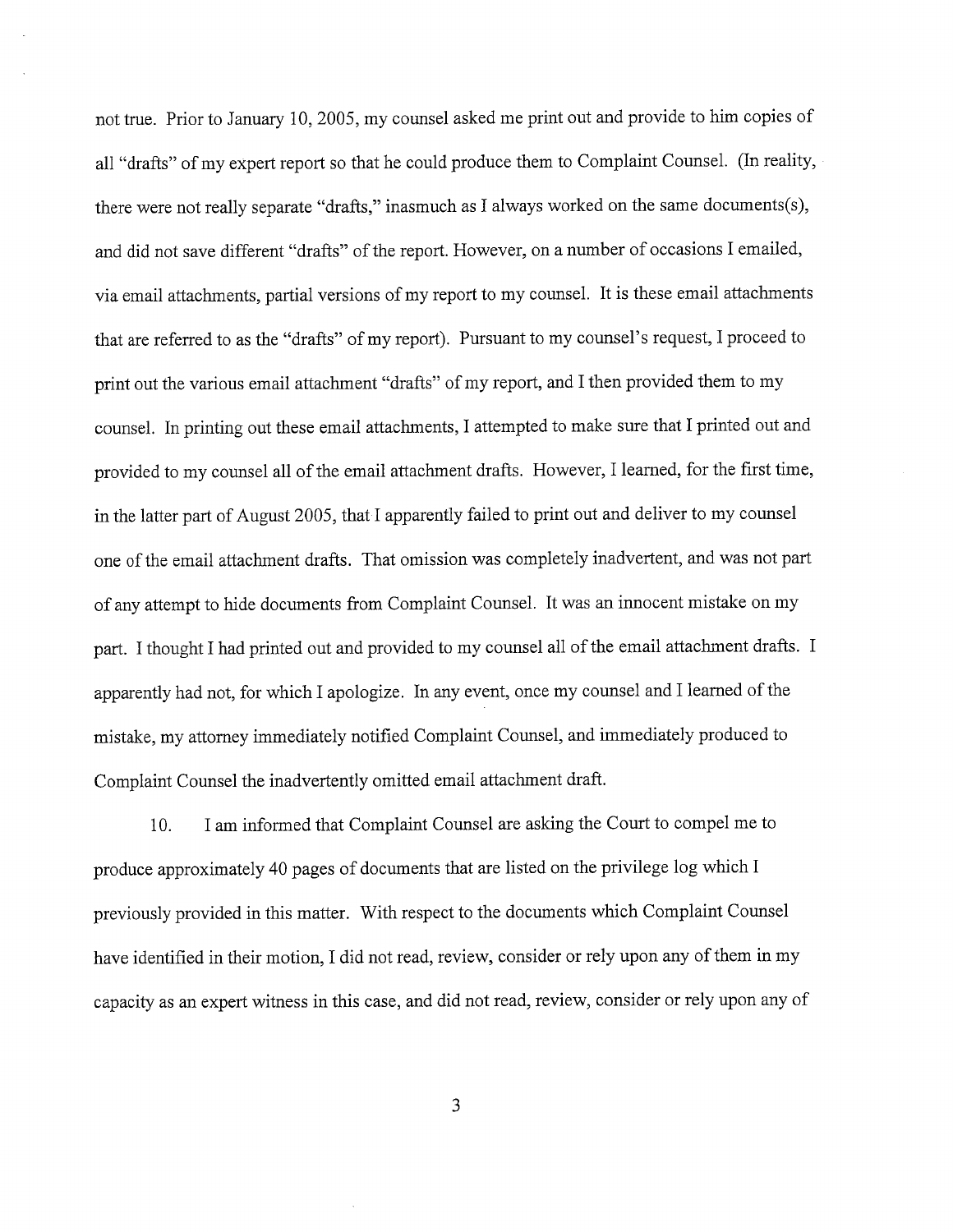them in connection with forming my expert report/opinion in this matter. I will address each specific document below.

11. Document Bates No. 91. This document is an email string consisting of an email on 27 September 2004 from Nicole Slatter, a paralegal with the law firm of Burbidge & Mitchell to Carla Fobbs (head of the Corporate Respondents' compliance department), my attorney, and Jeff Feldman (the Corporate Respondents' prior counsel), which email was forwarded by Ms. Fobbs on 27 September 2004 to,. among other persons, me. The email itself does not identify the witnesses who were interviewed, although the original email from Ms. Slatter included attachments which were notes of interviews of fact witnesses conducted by the law firm representing Respondent Gay. The email also identifies other potential fact witnesses who Respondent Gay's counsel was attempting to interview. When the Ms. Slatter's email was forwarded to me, that attachments to Ms. Slatter's original email were included as attachments to the forwarded email which I received. However, documents such as notes of interviews conducted of potential are not the tyes of documents which I ordinarily open and read. And, ind fact, that is the case with the attachments to Ms. Slatter's email. As of the date of this declaration, I have never opened, read, considered, or otherwise reviewed the interview notes which were attached to Ms. Slatter's email.

12. Document Bates No. 94. This is an email dated September 29, 2004 (more than two weeks *before* I was designated as an expert witness), which I received and read solely in my capacity as a Respondent in this case. Specifically, I briefly read this email on or about September 29, 2004, the date on which it was sent to me. After reading this email on about September 29, 2004, I did not subsequently go back and reread the email. Thus, at no time did I

 $\overline{4}$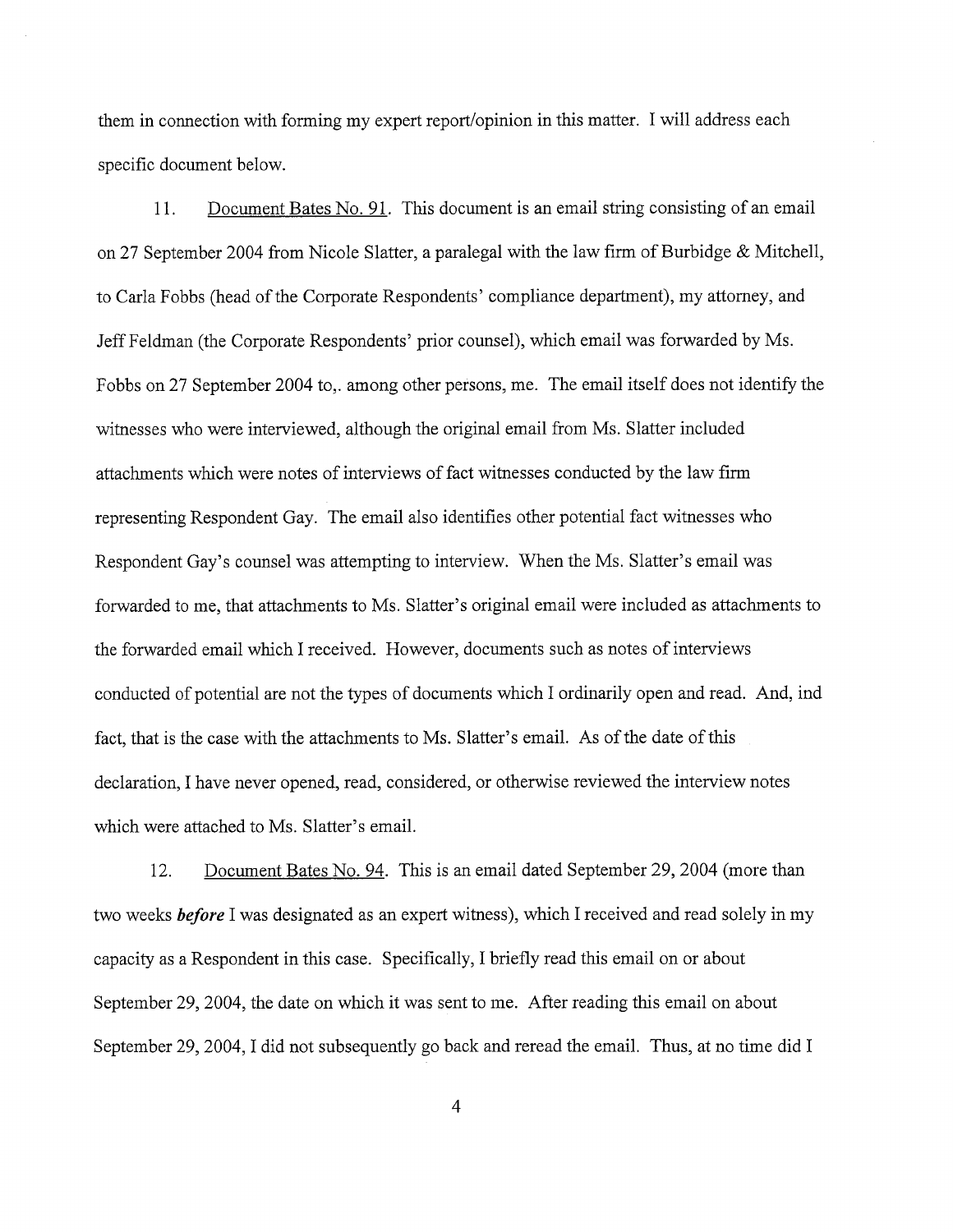read, review or consider this email after I had been designated as an expert witness, and at no time did I ever read, consider, review or rely upon this document in connection with preparing my expert report/opinion. At no time did I ever read, review or consider this document in my capacity as an expert witness.

13. Document Bates Nos. 166-167. This is an email dated November 22, 2004. The email identifies a number of potential expert witness which the Respondents and our counsel were considering designating in this matter. None of the persons identified in this document is an author of any of the scientific studies mentioned in my expert report. Furthermore, the document does not mention or refer to my expert report. Furthermore, I received and read this email solely in my capacity as a Respondent in this case. I did not read, consider, review or rely upon this document in my capacity as an expert witness, or in connection with my expert report/opinion.

14. Documents Bate Nos. 26-32. These documents are a series of emails on August 2004 (more than two months before I was ever designated as an expert witness in this case) between my counsel and Ms. Fobbs (and copied to me). I received and reviewed these documents on about August 9, 2004, and solely in my capacity as a Respondent in this case. Furhermore, I did not subsequently go back and reread these documents. Moreover, at no time after having been designated as an expert witness did I ever read, consider, review or rely upon these documents, and at no time did I ever read, consider, review or rely upon these documents in my capacity as an expert witness, or in connection with my expert report/opinion.

15. Document Bates Nos. 54-55. This is an email dated 21 August 2004 (more than six weeks before I was designated as an expert witness) from Respondent Friedlander to me, and

5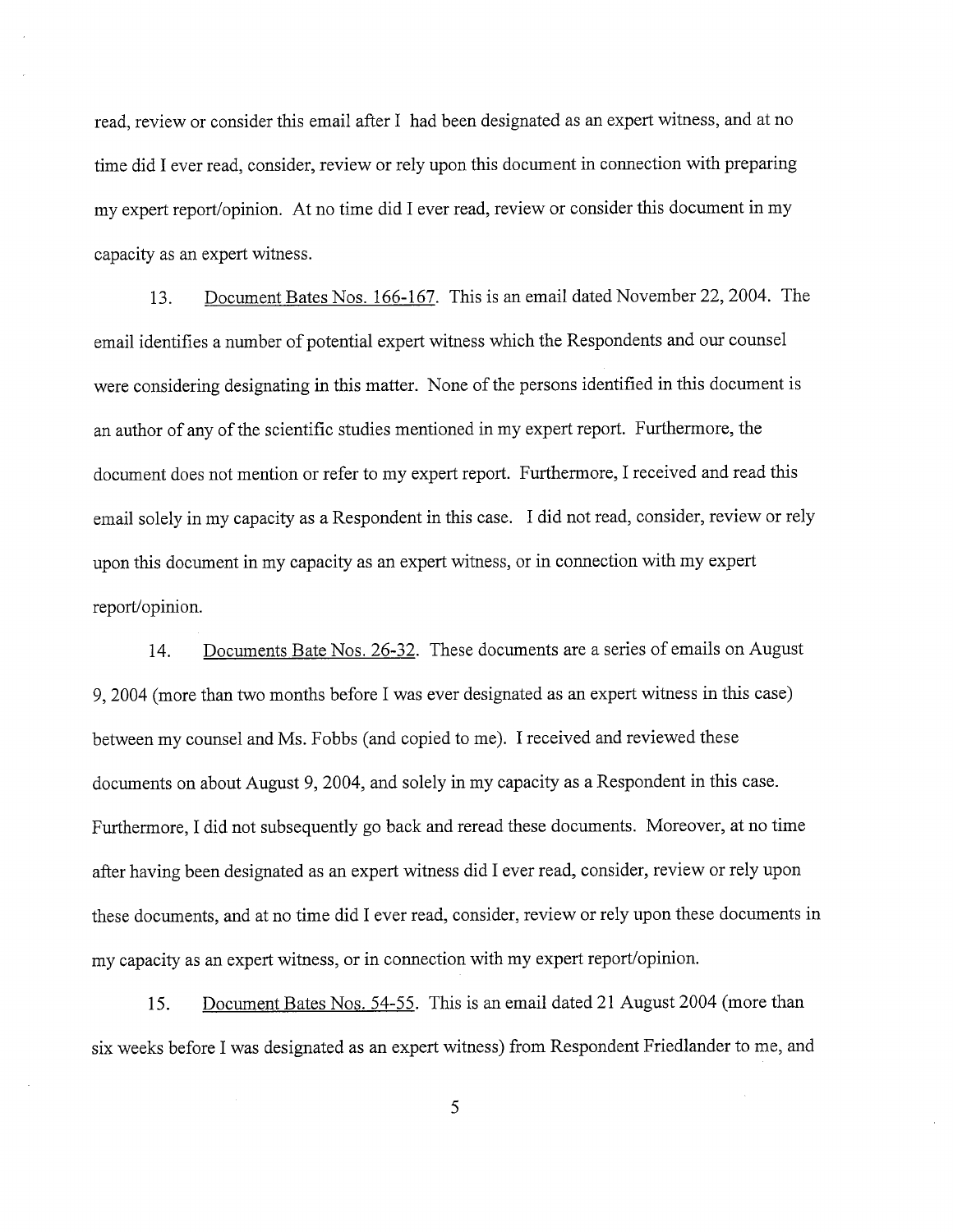to Luigi Rinaldo, a person who is an employee of the Corporate Respondents. This email has a subject listed as "placebo," and consists of a copy of a scientific study relating to placebos. The specific scientific study referenced in this email is not cited in my expert report. Furthermore, I received and reviewed this email solely in his capacity as a Respondent in this case. Moreover, I did not read, consider, review or rely upon this particular email after having been designated as an expert witness, and did not read, consider, review or rely upon this particular em ail in my capacity as an expert witness, or in connection with my expert opinion/report.

With respect to the scientific study contained in this email, I acknowledge that that study is related to the following scientific study which is identified in my expert report: Hrobjartsson A and Gotzsche, PC, "Is the placebo powerless? An analysis of clinical trials comparing placebos with no treatment." NEJM, 334[sic](21):1594-1602, (2001) (the correct cite is NEJM, 344(21):1594-1602, (2001)) (the "Placebo Study"). However, in formulating my expert opinion in this matter, I relied upon the Placebo Study, and not the particular study identified in the email at issue.

16. Documents Bates Nos. 84, 86-87. These documents are a series of three emails dated 16 September 2004 (from Ms. Fobbs to me), 20 September 2004 (from me to Ms. Fobbs), and 20 September 2004 (from me to Ms. Fobbs), respectively, relating to certain potential fact witnesses (not me). The documents contain absolutely no substantive information concerning the potential fact witnesses identified in the documents. Rather, they simply identify certain potential fact witnesses and their contact information. I received and reviewed (or in the case of the emails from me, created) these documents solely in my capacity as a Respondent in this case. I did not read, consider, review or rely upon these documents after having been designated as an

6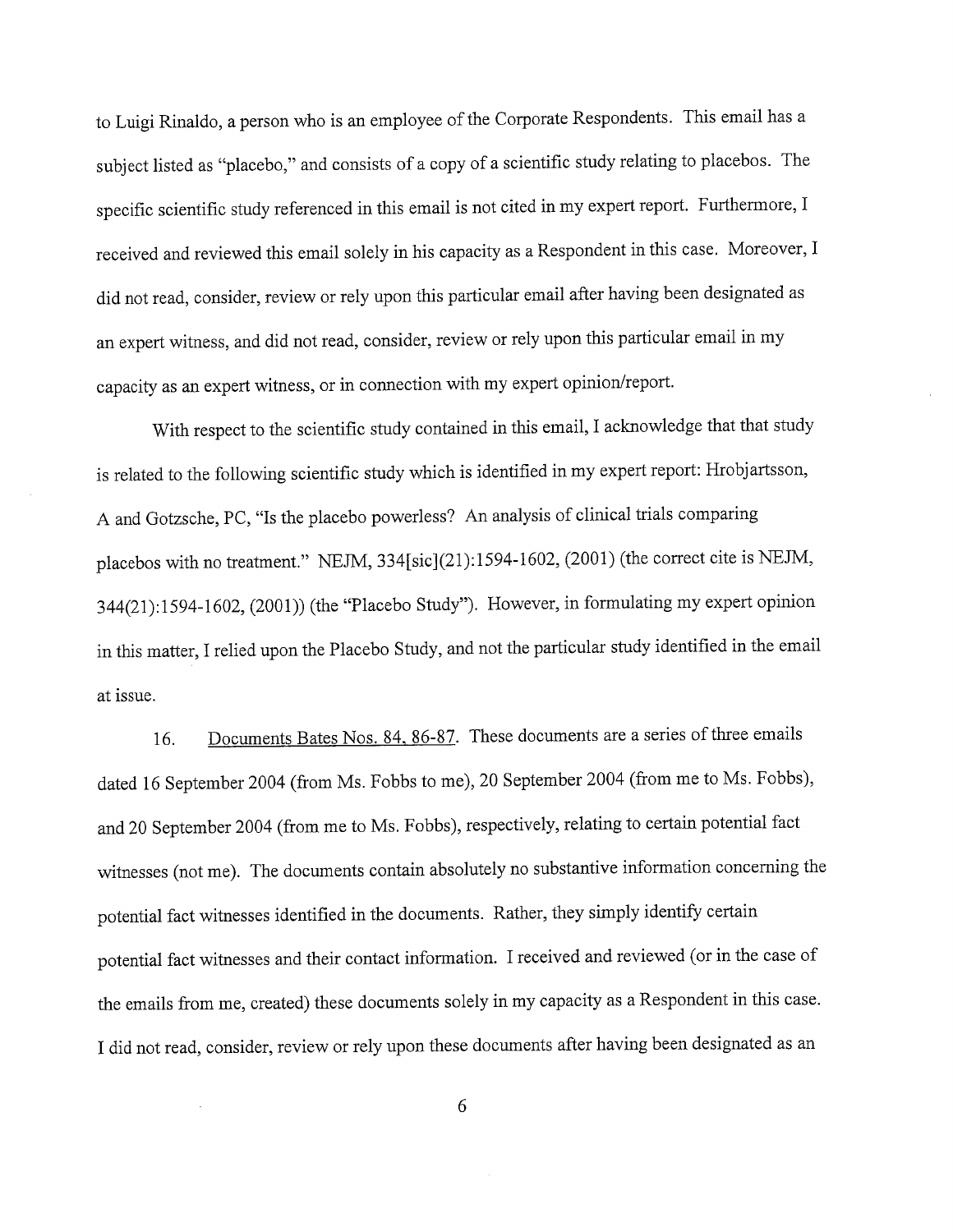expert witness, and at no time did I ever read, consider, review or rely upon these documents in my capacity as an expert witness, or in connection with my expert opinion/report.

17. Document Bates Nos. 92-93. These documents are an email string consisting of (i) an email dated September 27, 2004, from Ms. Fobbs to Respondent Gay s counsel and his paralegal (and copied to my counsel and the Corporate Respondents' counsel), (ii) an email dated September 27, 2004, from my counsel to Ms. Fobbs, and (iii) an email dated September 27, 2004, from Ms. Fobbs to my counsel (and copied to me). There were no attachments to this email string and thus, the email string to me did not include a copy of my CV. Furthermore, I received and reviewed these documents on or about September 27, 2004, and solely in my capacity as a Respondent in this case. I did not subsequently go back and reread these documents. Thus, I did not read, consider, review or rely upon these documents after having been designated as an expert witness in this case, and I did not read, consider, review or rely upon these documents in my capacity as an expert witness, or in connection with my expert opinion/report.

18. Document Bates No. 96. This is an email from Ms. Fobbs to me dated October 4, 2004 (before I was ever designated as an expert witness), with the subject line "luminaries," and consists of a single phrase request. No further information can be provided concerning the specific request without divulging the request itself. However, I never provided a written/electronic response to the request and, to the best of my recollection, I did never provided any substantive response to the request. Furthermore, the document was received, read and reviewed by me solely in my capacity as a Respondent in this case. I did not subsequently go back and reread the document, and I did read, consider or review this document after having been

 $\overline{7}$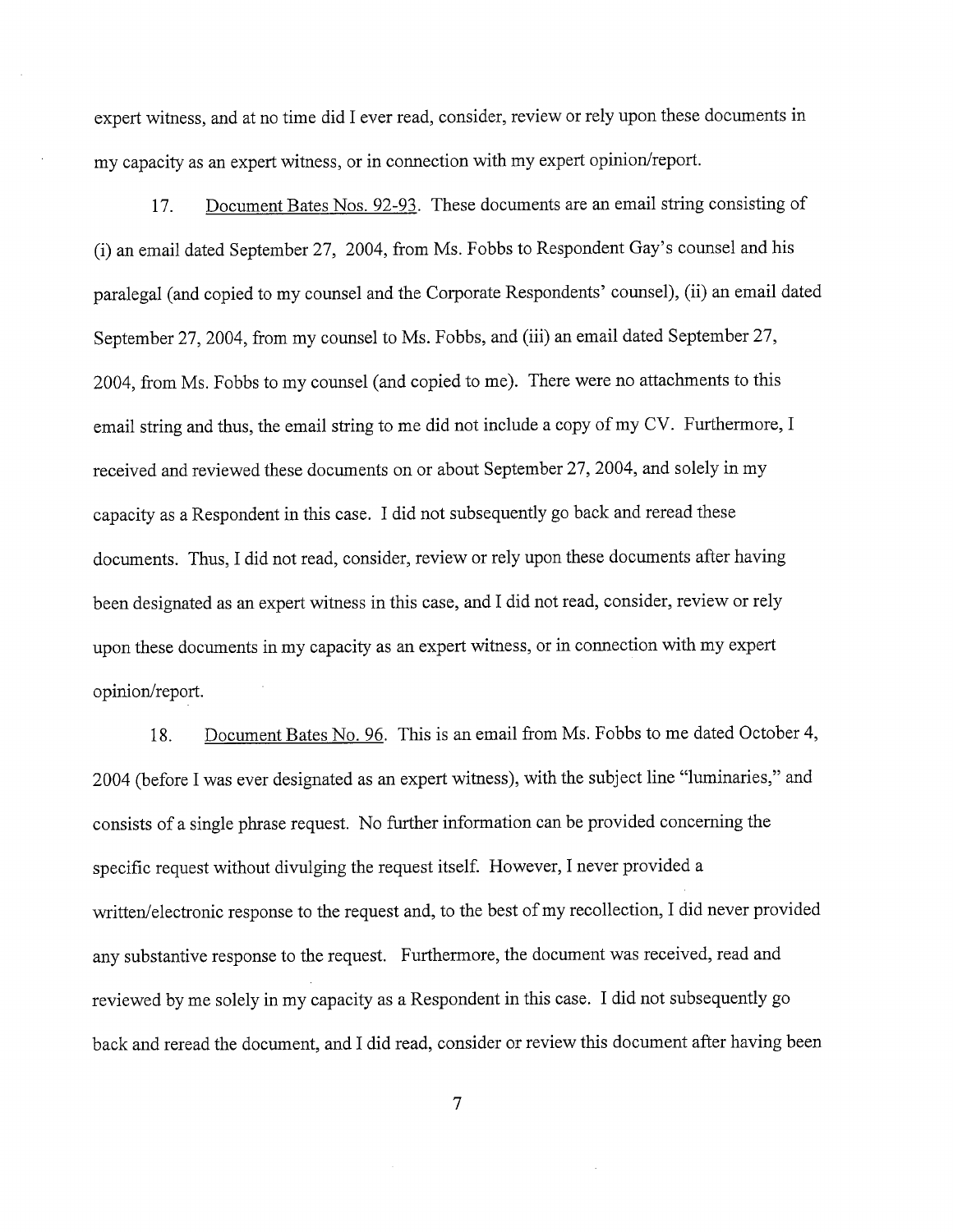designated as an expert witness. Moreover, I did not read, consider, review or rely upon this document in my capacity as an expert witness, or in connection with forming my expert opinion/report.

19. Documents Bates No. 1 00. 106- 107. 109- 114. These documents consist of a series of the following emails: (i) Ms. Fobbs to me dated October 7, 2004, (ii) me to Ms. Fobbs dated October 7, 2004, (iii) Ms. Fobbs to me dated October 12, 2004, (iv) me to Ms. Fobbs dated October 12, 2004, (v) Ms. Fobbs to me, dated October 12, 2004, (vi) me to Ms. Fobbs, dated October 12, 2004, and (vii) Ms. Fobbs to me, dated October 12, 2004. These documents relate to a request from Ms. Fobbs concerning whether I had copies of certain documents, none of which documents are mentioned, addressed or discussed in my expert report. Price Supp. Dec. at  $\P$ . Furthermore, these emails were received and reviewed (and in the case of my emails, created) by me before Respondents ever discussed or determined to identify me as an expert witness. Additionally, the documents referenced in the emails are not documents that were created by me. Moreover, I received, read and reviewed these emails solely in my capacity as a Respondent in this case. I did not read, consider or review these emails after having been designated as an expert witness, and I did not read, consider, review or rely upon these emails in my capacity as an expert witness, or in connection with fonning my expert opinion/report.

20. Document Bates Nos. 135-141, 151-152, 184. These documents consist of the following emails: (i) my counsel to Ms. Fobbs (copied to me) dated 11/01/04, (ii) Ms. Fobbs to my counsel dated 11/01/04, (iii) my counsel to Ms. Fobbs dated 11/01/04, (iv) Ms. Fobbs to Heather Sprik, dated 11/01/04, (v) Ms. Sprik to me dated 11/01/04, (vi) Ms. Sprik to me dated 11/03/04, (vii) Ms. Fobbs to Ms. Sprik dated 11/11/04, (viii) Ms. Sprik to me dated 11/11/04

8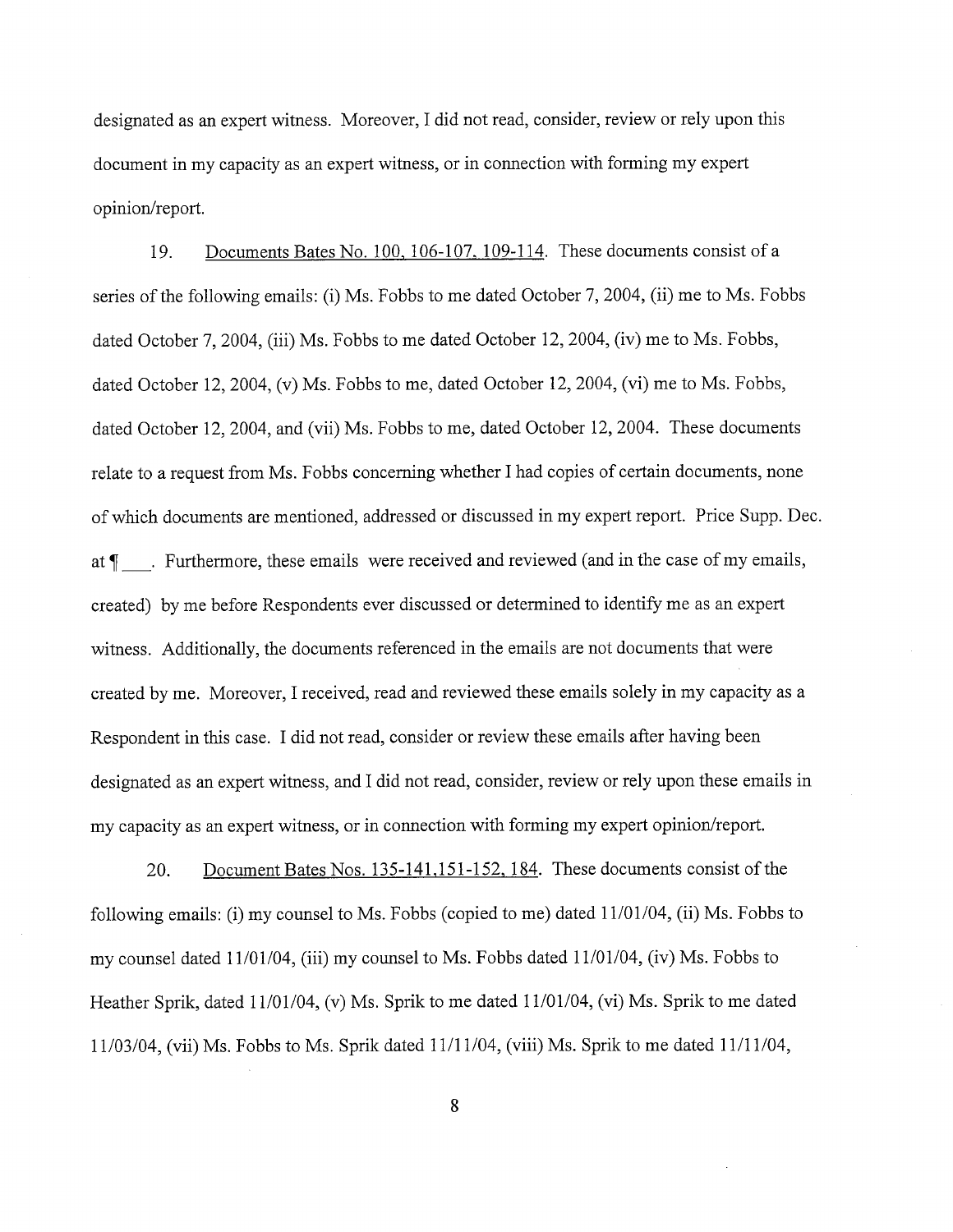and (ix) Ms. Sprik to me dated 12/03/04. These emails all relate to a request by my counsel for copies of certain documents. Specifically, the emails concern a request for assistance in locating copies of materials previously published by me (my publications are identified on my CV). received, read and reviewed these emails solely in my capacity as a Respondent in this case. did not read, consider, review or rely upon these emails in my capacity as an expert witness, or in connection with forming my expert opinion/report.

21. Document Bates Nos. 165, 168. These documents consist of the following: (i) Document Bates No. 165 is an email from my counsel to me dated November 22, 2004; and (ii) Document Bates No. 168 is an email string consisting of the following emails: (1) my counsel to Ms. Fobbs and Mr. Watson (copied to the Corporate Respondents' counsel Mr. Feldman & Mr. Nagin, Mr. Gay's counsel Mr. Burbidge & Mr. Shelby, and Respondents Dr. Mowrey & Friedlander), dated November 22, 2004, and (2) me to my counsel, dated November 22, 2004. I received, read and reviewed these documents solely in my capacity as a Respondent in this case. I did not read, consider, review or rely upon these documents in my capacity as an expert witness or in connection with forming my expert opinion/report.

I declare under penalty of perjury that, to the best of my information, knowledge and belief, the foregoing is true and correct.

Executed: September  $\sqrt{2}$ , 2005.

Daniel B. Mowrey, Ph.D.